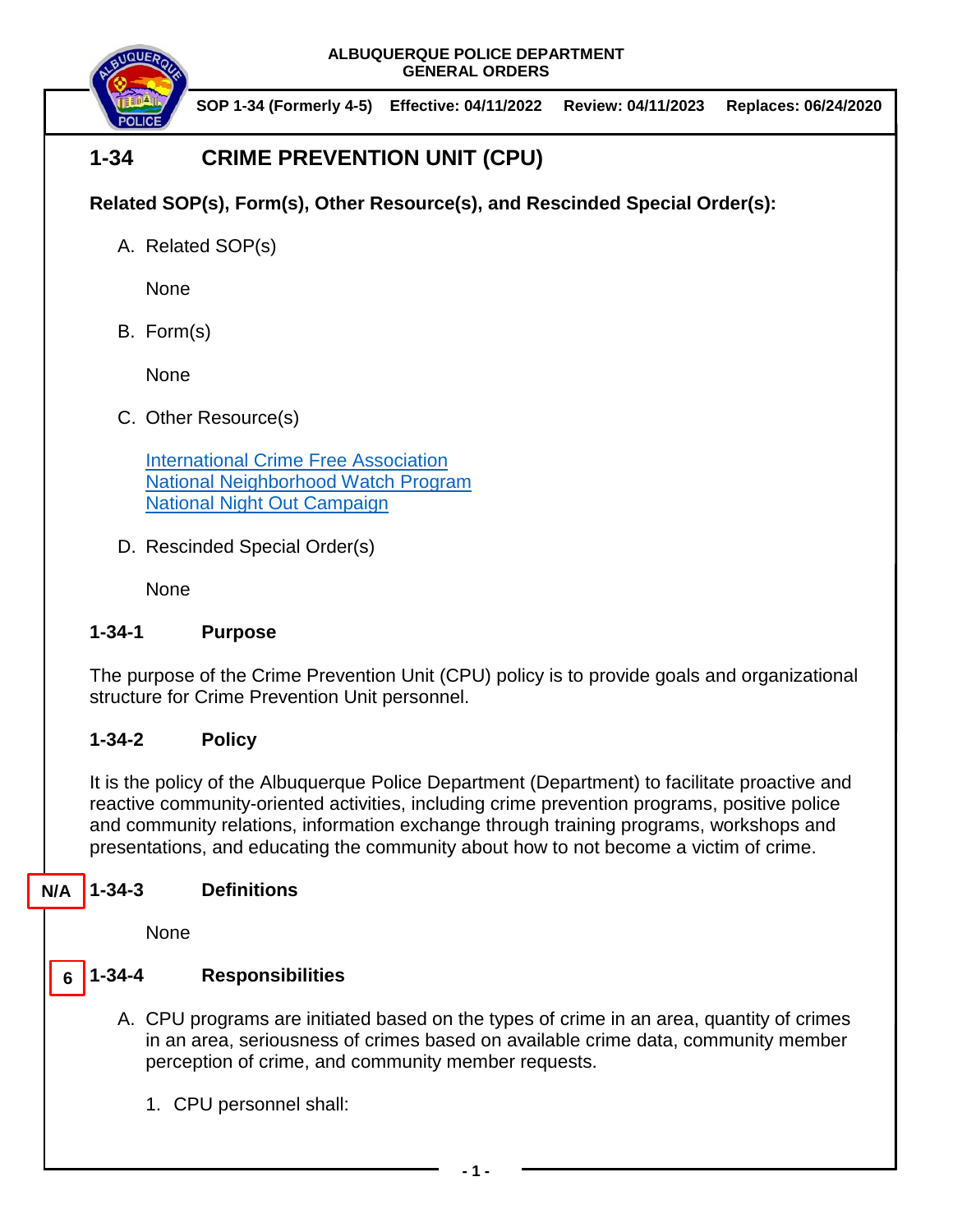

**SOP 1-34 (Formerly 4-5) Effective: 04/11/2022 Review: 04/11/2023 Replaces: 06/24/2020**

- a. Provide education to the public and Department personnel on current, effective crime prevention strategies, and techniques that community members can use to reduce the chances of becoming victims of crime;
- b. Assist all Department personnel involving crime prevention activities;
- c. When feasible, assist with tactical operation plans developed by Field Services Bureau (FSB) personnel;
- d. Research, identify, plan, and implement programs for various segments of the community, including:
	- i. Targeting its programming efforts towards specific problems based on area command needs and available crime data provided by the Department's Crime Analysis Unit or other Departmental entities;
	- ii. Working with other Department personnel to coordinate successful crime prevention programs; and
	- iii. Assisting any interested community groups to organize and participate in all available crime prevention programs that are offered.
- e. Prioritize and develop programs based on the needs of the Department and the community.
- B. CPS Area Command Management

The CPS's supervisor at each area command shall evaluate their performance to assess their management of the crime prevention programs.

- C. Senior Crime Prevention Specialist (CPS)
	- 1. The Senior CPS shall:
		- a. Provide education, information, and services to all elements of the community interested in crime prevention;
		- b. Maintain and evaluate the crime prevention programs on a weekly, monthly, and quarterly basis;
		- c. Randomly monitor assigned CPS's during their scheduled presentations and make appropriate recommendations;
		- d. Monitor written materials, brochures, and related program information and update those items as needed;
		- e. On an as needed basis, implement new programs based on community needs;
		- f. Coordinate with CPS's and International Crime Free Association certified personnel on all aspects of the International Crime Free Association's Crime Free Multi-Housing Program;
		- g. Organize the National Neighborhood Watch Program, which includes:
			- i. Preparing and sending National Neighborhood Watch Program starter packets;
			- ii. Routing files to the area command CPS for scheduling;
			- iii. Neighborhood Organized Against Crime street sign payments and placements;
			- iv. Maintaining a Block Captain database; and
			- v. Providing direct assistance to Block Captains.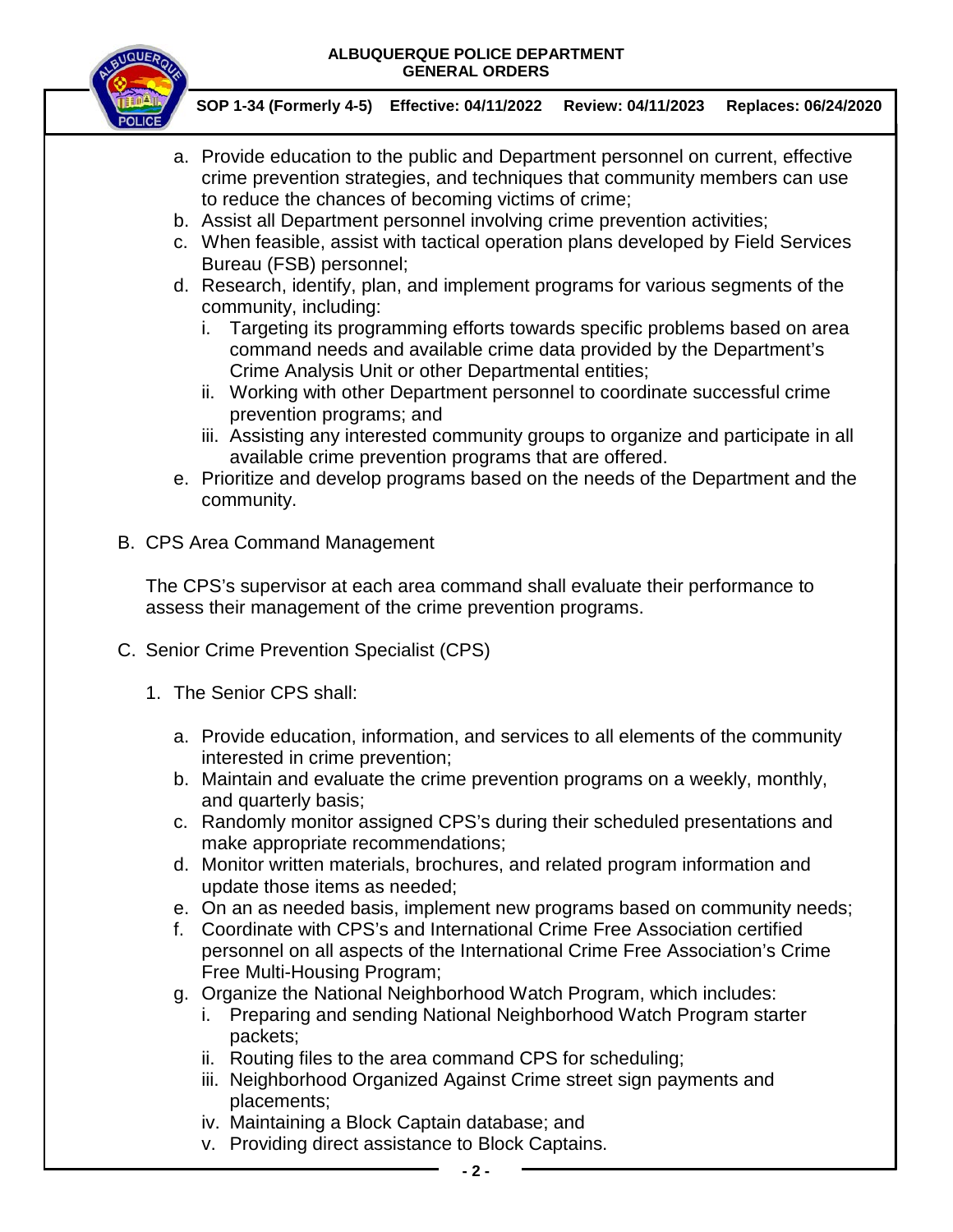

**SOP 1-34 (Formerly 4-5) Effective: 04/11/2022 Review: 04/11/2023 Replaces: 06/24/2020**

- h. Organize and facilitate spring and fall Block Captain conferences;
- i. Prepare CPU program literature, which includes material development, and distribution;
- j. Communicate and implement crime prevention programs within each area command, the Office of the Chief of Police, other City departments, and the community;
- k. Coordinate the annual National Night Out Campaign event;
- l. Conduct educational safety presentations for all segments of the community on a variety of topics and issues;
- m. Provide direct assistance or make appropriate referrals for incoming calls and emails from community members;
- n. Conduct property security surveys to all types of environments, settings, and facilities;
- o. Assist neighborhood association efforts to develop Neighborhood Watch Programs and other crime prevention programs;
- p. Provide assistance to all CPSs, when needed;
- q. Review Design Review Board (DRB) and Environmental Planning Commission (EPC) referrals;
- r. Receive, review, and process all Community Contact Center/311 referrals, and Mayor's Office referrals for the Department;
- s. Present personal safety and crime prevention information to each Citizen Police Academy class;
- t. Provide procedural and topic content training to new CPSs;
- u. Submit monthly and quarterly activity reports to the Real Time Crime Center (RTCC) Manager;
- v. Provide assistance and direction for initiatives and special projects that are referred by the chain of command; and
- w. Participate in interviews and the selection process for new CPSs at the discretion of the Area Commander.
- D. Crime Prevention Specialist (CPS)
	- 1. A CPS shall:
		- a. Report directly to the Area Commander or their designee;
		- b. Prepare, schedule, and present the Neighborhood Watch Program to individual blocks;
		- c. Prepare, plan, and present crime prevention-related topics to businesses and community groups;
		- d. Attend and incorporate available training on a regular basis to maintain the most current and up-to-date information possible;
		- e. Whenever possible, research, identify, plan and implement programs for the various segments of the community;
		- f. Serve as a liaison to other agencies, City departments and Department personnel to ensure crime prevention programs are successful;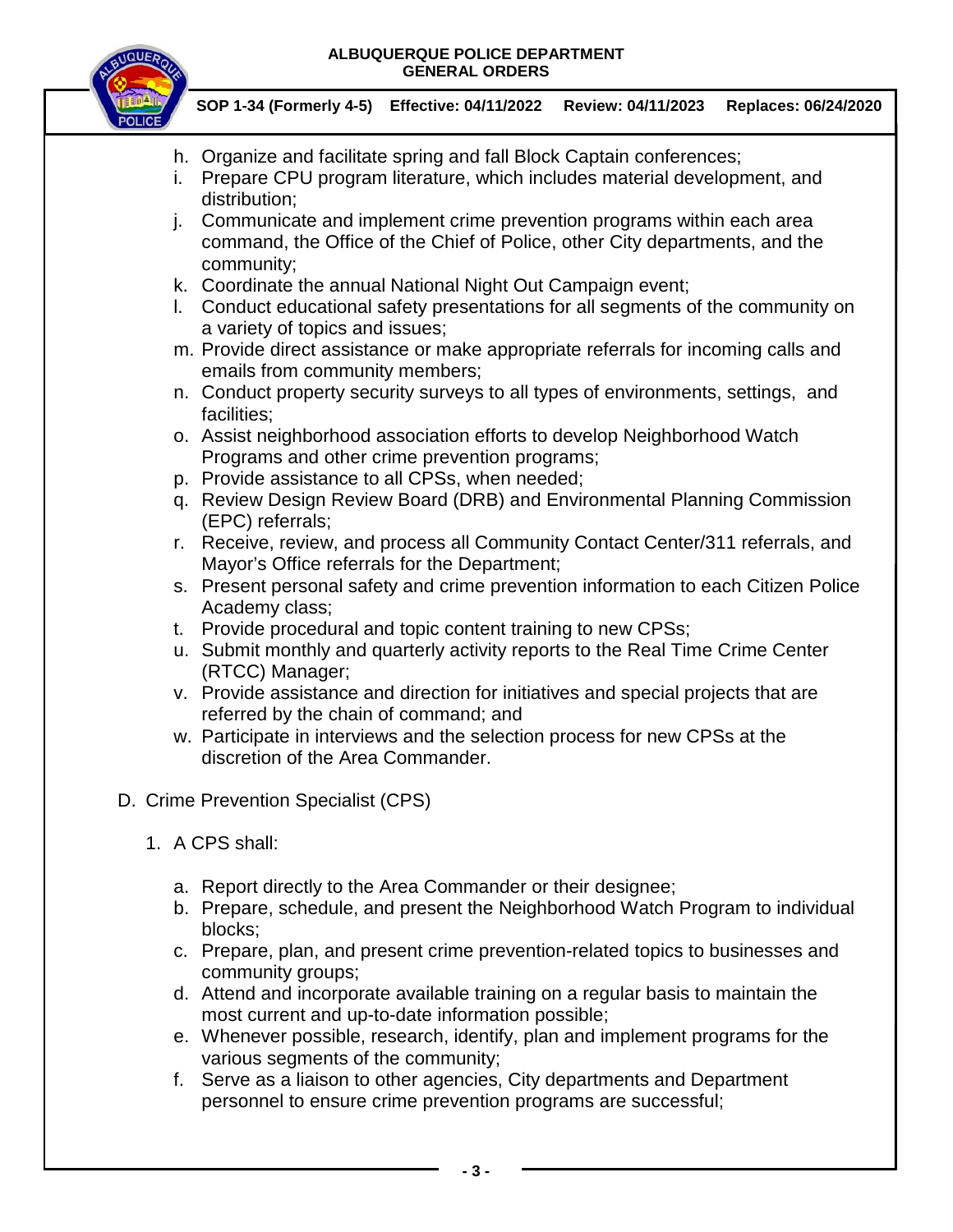

**SOP 1-34 (Formerly 4-5) Effective: 04/11/2022 Review: 04/11/2023 Replaces: 06/24/2020**

- g. On an as needed basis, assist the designated Block Captains after the Neighborhood Watch Program presentations for adequate implementation and follow-up of the programs;
- h. Assist neighborhood associations in each area command with all aspects of the Neighborhood Watch Program, including organizing watches, conducting meetings, responding to concerns and problems, follow-up, and additional neighborhood needs;
- i. Attend all necessary crime prevention program meetings, functions and activities, and arrive on time for each event;
- j. Respond to all messages, referrals, and inquiries as directed by the area commander or their designee;
- k. Encourage participation in commercial security surveys, residential surveys, business watches, McGruff the Crime Dog, and other programs offered by the Department;
- l. Be proactive in contacting neighborhoods and other areas within the City that show a need for any available programs, as well as other units in the area command;
- m. When possible, give bilingual presentations on crime prevention;
- n. Address rental property issues through the International Crime Free Association's Crime Free Multi-Housing Program;
- o. Be prepared to conduct crime prevention through:
	- i. Crime Prevention Through Environment Design (CPTED)/security surveys;
	- ii. Submission of written reports of findings;
	- iii. Presentation of tenant watch training;
	- iv. Assistance with the landlord/manager training class; and
	- v. Provision of on-going assistance, as needed.
- p. Implement, plan, prepare, and present new programs based on community needs as identified by the Senior CPS and/or area commander.

#### **Proactive and On-Going Crime Prevention Activities 6**

- A. General Responsibilities
	- 1. A CPS shall:
		- a. Be proactive and provide resources and expertise to all segments of the community; and
		- b. Encourage community members and Department personnel to participate in CPU programs, with additional programs to be developed based on community needs, Senior CPS's, and/or directions from the area commander.
- B. Presentations and Public Education
	- 1. A CPS shall be able to provide presentations and public education on:
		- a. Neighborhood and business watch;
		- b. Residential and commercial security surveys;